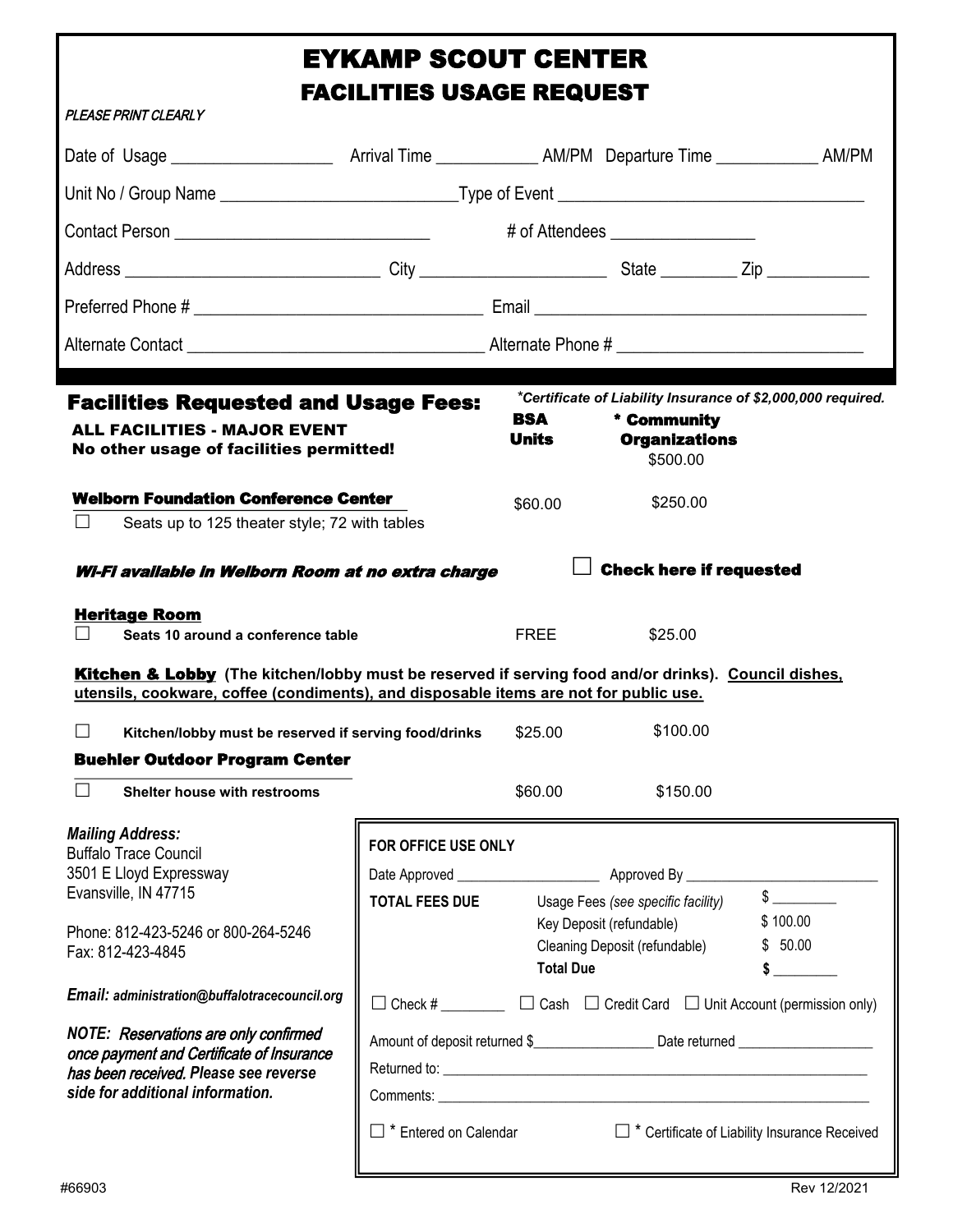### EYKAMP SCOUT CENTER

### FEES AND USAGE

The Eykamp Scout Center was built for the use of the Scouting community and our community organizations..

**USEAGE FEE** We require a usage fee. Community organizations and Scout groups that wish to use the Eykamp Scout Center are welcome to use any of the facilities by paying all usage fees along with their refundable deposits upfront. If serving any type of food/drink, the kitchen/lobby are to be included in your usage fees.

**KEY DEPOSIT** One key will be issued to your group prior to your use of the facilities. This "key" will only open the doors that are available for your use. A \$100 deposit will be used to replace the locks if the key is not returned.

**CLEANING DEPOSIT** A \$50 cleaning deposit is also required for use of the Eykamp Scout Center. This deposit will be returned if the areas used are properly cleaned and reset to standard use, and trash taken outside to the dumpster.

### INSIDE THE EYKAMP SCOUT CENTER

The Eykamp Scout Center features impressive facilities inside and outside available for your Scout unit or community organization's use.

**WELBORN CONFERENCE CENTER** This 125-seat conference room is made possible through the support of the Welborn Baptist Foundation.

**HERITAGE ROOM** The Heritage Room is near the entry lobby. On display are mementos of Scouting including the Kiondaga Lodge Chief's Bonnet.

**EAGLE'S NEST** Above the Scout Center's entryway, at the top of a spiral staircase, is the Eagle's Nest that is dedicated to all who have earned the highest rank in Boy Scouting.

**KITCHEN** Our catering style kitchen is complete with two refrigerators, a stove and oven, and microwave oven. **The dishwasher, dishes, utensils and cookware are for council use only.**

**LOBBY & FIREPLACE** The lobby of the Eykamp Scout Center is a grand entrance connecting the interior facilities together. Highlights of the lobby include the 12 Points of the Scout Law pillars and the Order of the Arrow Fireplace.

### ON THE GROUNDS OF THE EYKAMP SCOUT CENTER

**BUEHLER OUTDOOR PROGRAM CENTER** (SHELTERHOUSE) Leave the Scout Center via the "back door" and follow the path to the Buehler Outdoor Program Center made possible by a gift from Buehler's Buy-Low. This large multipurpose shelter includes a stage and rest rooms and will support a wide variety of council and unit outdoor activities.

**WILLIAMS AMPHITHEATER** Also, outside is the Williams Amphitheater that can accommodate over 300 event participants. The amphitheater includes a stage area with power for outdoor audio-visual presentations. This facility is a gift of Brian and Barbara Williams and their family.

**HITCH FLAG PLACE** The Flag Plaza is dedicated to the Bill Hitch family. Bill was an Eagle Scout, proud Eagle dad and granddad, former Council President, patriotic veteran, and business, education, community, and family leader. The four flags flying above the Plaza include the Flag of the United States, Flag of the State of Indiana, Flag of the State of Illinois, and Buffalo Trace Council flag.

**WRIGHT SCULPTURE** A bronze sculpture of three life size buffalo are located in front of the Scout Center. This buffalo family – bull, cow, and calf – was created by Ron Herron, one of America's foremost wildlife sculptors, especially for Buffalo Trace Council. We are indebted to Robert Wright and Wright Motors for providing this striking work of art.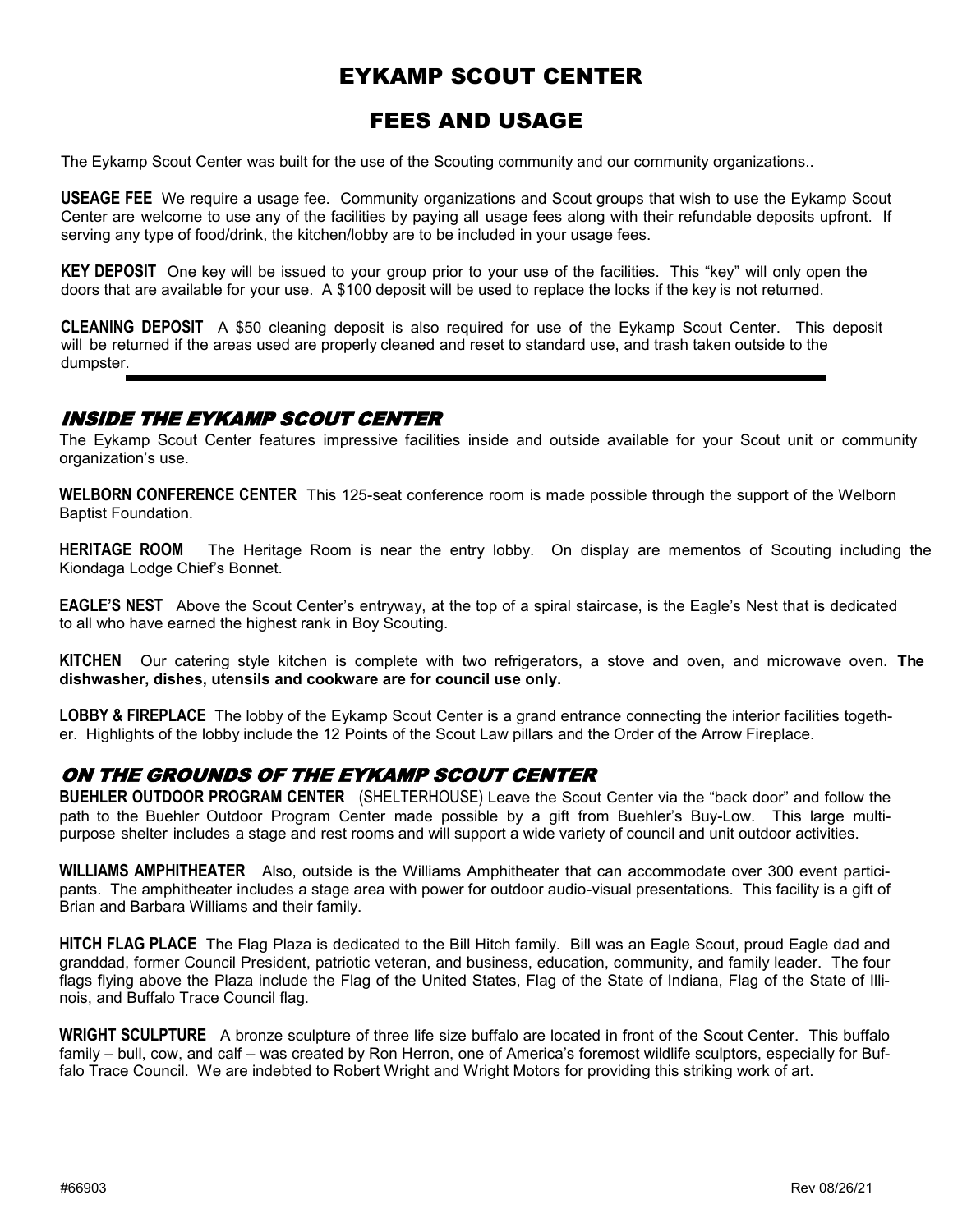## EYKAMP SCOUT CENTER USAGE AGREEMENT

This program center was designed to serve the needs of the Scouts of Buffalo Trace Council and the community. The following rules were set to ensure that the Eykamp Scout Center will be utilized for decades to come.

- Please leave meeting rooms as they are found. If the furniture is rearranged, it should be returned to the room configuration as found.
- **No food tables are to be set up inside meeting rooms.** The lobby and kitchen are to be used for that purpose.
- Equipment, supplies, or personal effects cannot be stored or left in the Eykamp Scout Center before or after use without special permission.
- Public entrances are to be used for entrance to and exit from the building. Please do not use fire exits unless it is an emergency; this includes the outside doors in the Welborn room.
- No vehicles on sidewalks, including periods of unloading/loading personal items.
- Attendance at meetings will be limited to the capacity of the individual meeting rooms as stated in the Eykamp Scout Center Usage Request.
- **Smoking is not permitted** on the grounds of the Eykamp Scout Center.
- $\overline{\phantom{a}}$  All trash must be removed and placed in the dumpster found on the north side of the building.
- The individual making the reservation, as well as the membership of the group as a whole, will be held responsible for any and all damages that may occur as a result of the use of the facilities.
- Buffalo Trace Council assumes no liability for theft or damage to property brought onto the Eykamp Scout Center or for injuries that occur as a result of actions of organizations or participants in activities in meeting rooms.
- Nothing may be affixed or mounted in any way to the walls (interior or exterior) or ceiling.
- Two adults must supervise meetings of groups whose members are under eighteen (18) years old.
- **Alcohol and all controlled substances are strictly prohibited.** Anyone found to be using or in possession of such substances will be required to leave and may be subject to prosecution under law.
- No pets are allowed in the Eykamp Scout Center.
- No fireworks or firearms are permitted on the grounds of the Eykamp Scout Center.
- Permission for future use of the Eykamp Scout Center may be withheld from groups failing to comply with this usage agreement and from groups that damage any Buffalo Trace Council properties or furnishings or cause a disturbance.

### Our hours of operation are: Monday-Friday, 8:30am to 5pm & Saturday, 9am-1pm. During these hours, please respect our effort to maintain a professional atmosphere while we service our customers.

 $\_$  , and the contribution of the contribution of  $\mathcal{L}_\mathcal{A}$  , and the contribution of  $\mathcal{L}_\mathcal{A}$ 

Name/Unit /Organization Date of Usage

I hereby certify that I duly represent the above unit, club and/or organization and have read and understand the above statements and hereby concur with the statements and policies as outlined above and which are noted in the usage agreement.

*If requested, a copy of this agreement will be given to you.*

\_\_\_\_\_\_\_\_\_\_\_\_\_\_\_\_\_\_\_\_\_\_\_\_\_\_\_\_\_\_\_\_\_\_\_ \_\_\_\_\_\_\_\_\_\_\_\_\_\_\_\_\_\_\_\_\_ \_\_\_\_\_\_\_\_\_\_\_\_\_\_\_\_\_